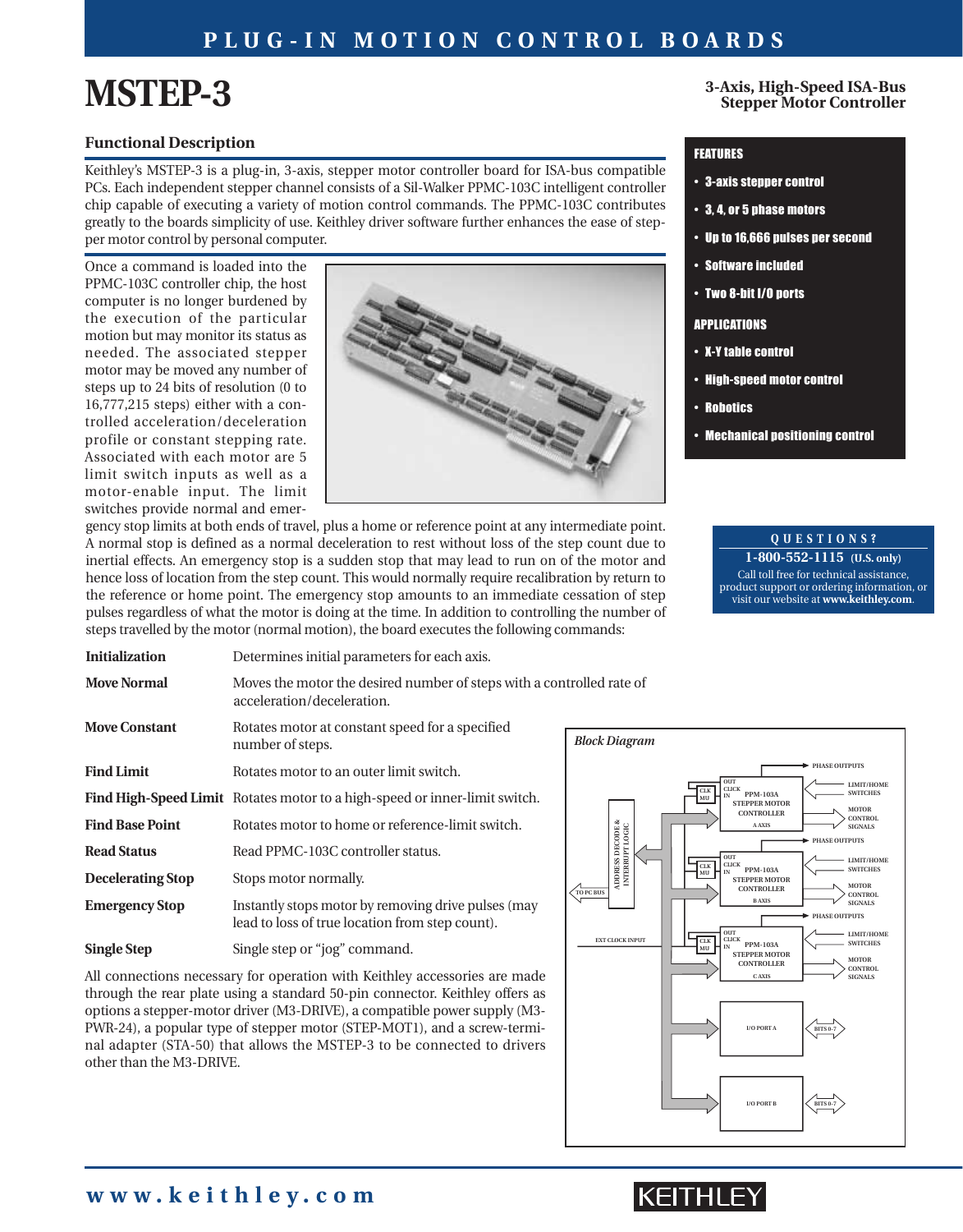# **MSTEP-3**

Each stepper channel provides two different types of outputs. One is a counter-clockwise/clockwise (Direction) signal plus a pulse-train output corresponding to the number of steps to be moved. This is suitable for driving the M3-DRIVE as well as a wide variety of standard stepper motor translators available from most stepper motor manufacturers. The other set of signals consists of 5 phase outputs used to drive power transistors to switch the stepper motor windings directly. The 5 phase signals interface via the P2 connector on the top edge of the board. The number of outputs enabled and the stepping sequence are controlled by the initialization command and can be matched to 3-, 4-, or 5-phase motors.

The M3-DRIVE sets up quickly to drive most small to medium size (i.e., 1–2A/phase) stepper motors directly. This is a bipolar-chopper type of driver which provides better efficiency and often better torque at high speeds than R/L drives. If you desire to interface with an R/L driver, the necessary signals are accessible on the MSTEP-3 either through connector J1 at the rear of the card or connector P2 on the top edge of the card.

The step rate is controlled by the clock frequency. The PPMC-103C chip has an internal clock of 25kHz. This clock has a programmable divider that can divide it by any number in the range of 13–255 (20–255 if not in turbo mode) giving corresponding step rates from 98 to 1923pps. This range is often adequate, but you also have the option of selecting an external clock. There are two possible sources for this external clock. One is an onboard 800kHz crystal controlled clock, and the other is a user supplied clock. Whichever source is selected is in turn passed through an 8254 clock divider before being fed to the PPMC-103C. The division ratio for the 8254 must be selected so that with the chosen clock source, the input to the PPMC-103C is less than 267kHz. This allows step rates as high as 16,666pps or as slow as 1 per 20 seconds.

#### **Software**

The accompanying utility software simplifies the use of the MSTEP-3 and saves a lot of programming time. The standard Call Mode Driver is designed to be used from Interpreted Basic, Compiled Basic, or QuickBASIC. The Calls are a collection of functions accessed from your BASIC program through a single-line CALL statement. The various modes of the call routine select all of the functions of the board, format and error check data and perform frequently used sequences of instructions.

#### **Example Program**

A comprehensive demonstration program is provided. This is excellent both as a programming example and a way of getting the "feel" of the PPMC motion commands and driver software features.

#### **PCF-M3**

The PCF-M3 software package provides functionality similar to the BASIC drivers, but provides the calls for Pascal, C, and FORTRAN languages. The PCF-M3 also includes the assembly source code for the driver. Please refer to Keithley's website to order this software package.

#### **Accessories**

Several accessories for the MSTEP-3 are available.

**M3-DRIVE.** This is a power driver which, with the addition of a power supply such as the M3-PWR-24, allows the MSTEP-3 to control a stepper motor requiring from 1 to 2 Amps per phase. Screw terminals allow easy connections to M3-PWR-24, the motor, and limit or home switches, as well as one of the two general purpose I/O ports of the MSTEP-3. Up to three M3-DRIVEs can be connected to each MSTEP-3. The MSTEP-3 is connected to the axis A M3-DRIVE, the Axis A unit is connected to the Axis B unit, and the Axis B unit to the Axis C unit. The M3-DRIVE is built upon the Superior Electric 230-TH stepper motor drive module. The 230-TH is a stepper driver capable of driving a four-phase stepper motor with